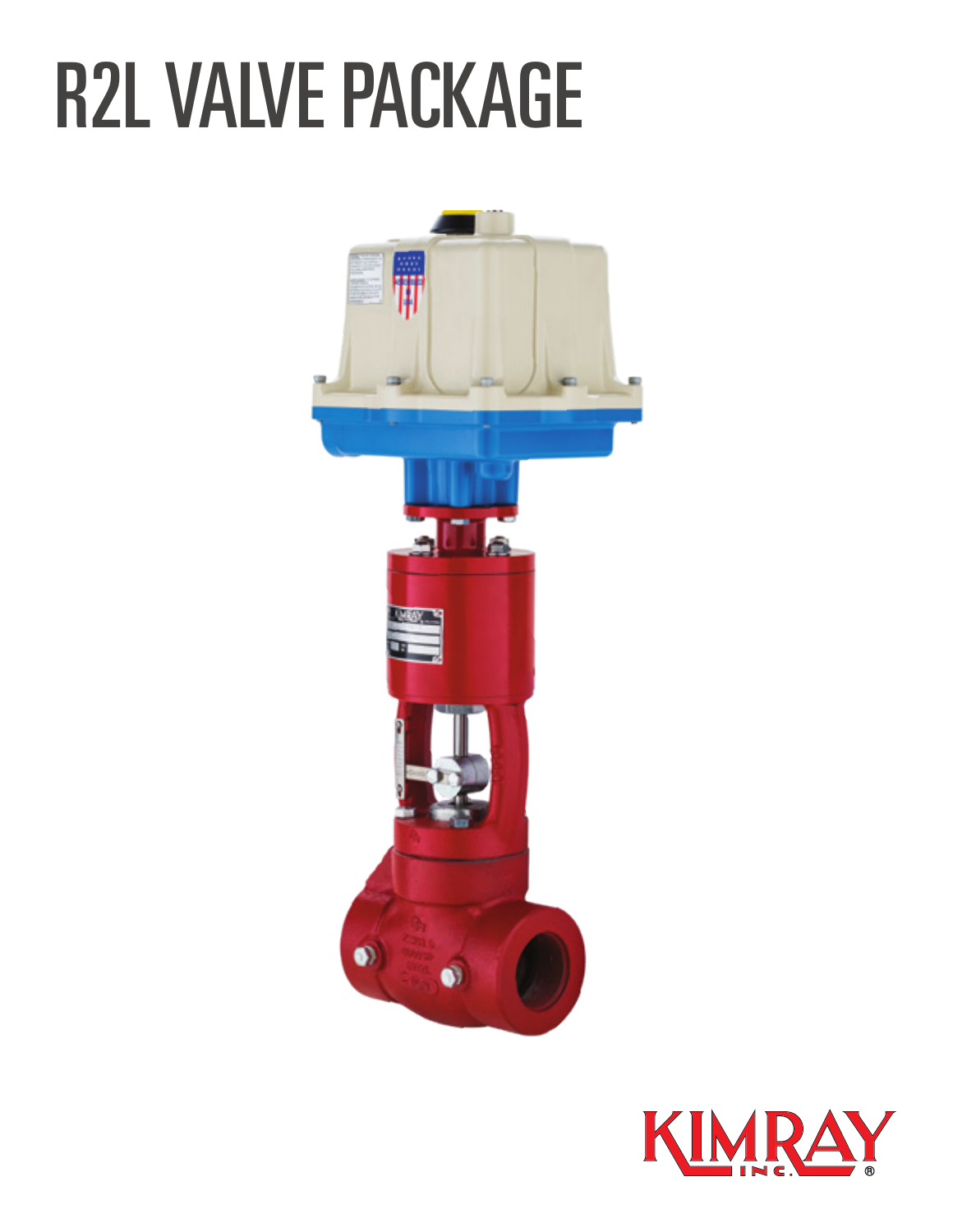# R2L VALVE PACKAGE

### INTRODUCTION

The R2L Adapter enables Kimray HPCV to be controlled by quarter-turn electric actuators, commonly used in the industry. This solution is a durable, simple and effective way to maintain control within an automated production site.

#### KEY DESIGN FEATURES

- Allows the use of any (common) quarter-turn electric actuator with the Kimray HPCV
- Utilizes common Kimray actuator hardware and installs easily
- Designed to retrofit existing valves
- Over-travel loading ensures tight closure throughout the life of the valve as the seat wears
- Low backlash ensures tight control
- Sealed roller bearings provide smooth operation
- Weather-tight assembly
- Highly efficient transfer of energy higher than lead screw or ball screw
- Maintenance-free

## APPLICATIONS

- Pressure Control
- Dump Valve
- Safety Shut Down
- Flow Control



#### HOW IT WORKS

The Kimray R2L Adapter translates rotary motion into linear motion. As an extra feature, this product is designed with a series of springs with a live loaded stem in order to compensate for seat wear. The Kimray R2L Adapter allows any ISO-5211 rotary actuator to be coupled with an industry standard Kimray High Pressure Control Valve.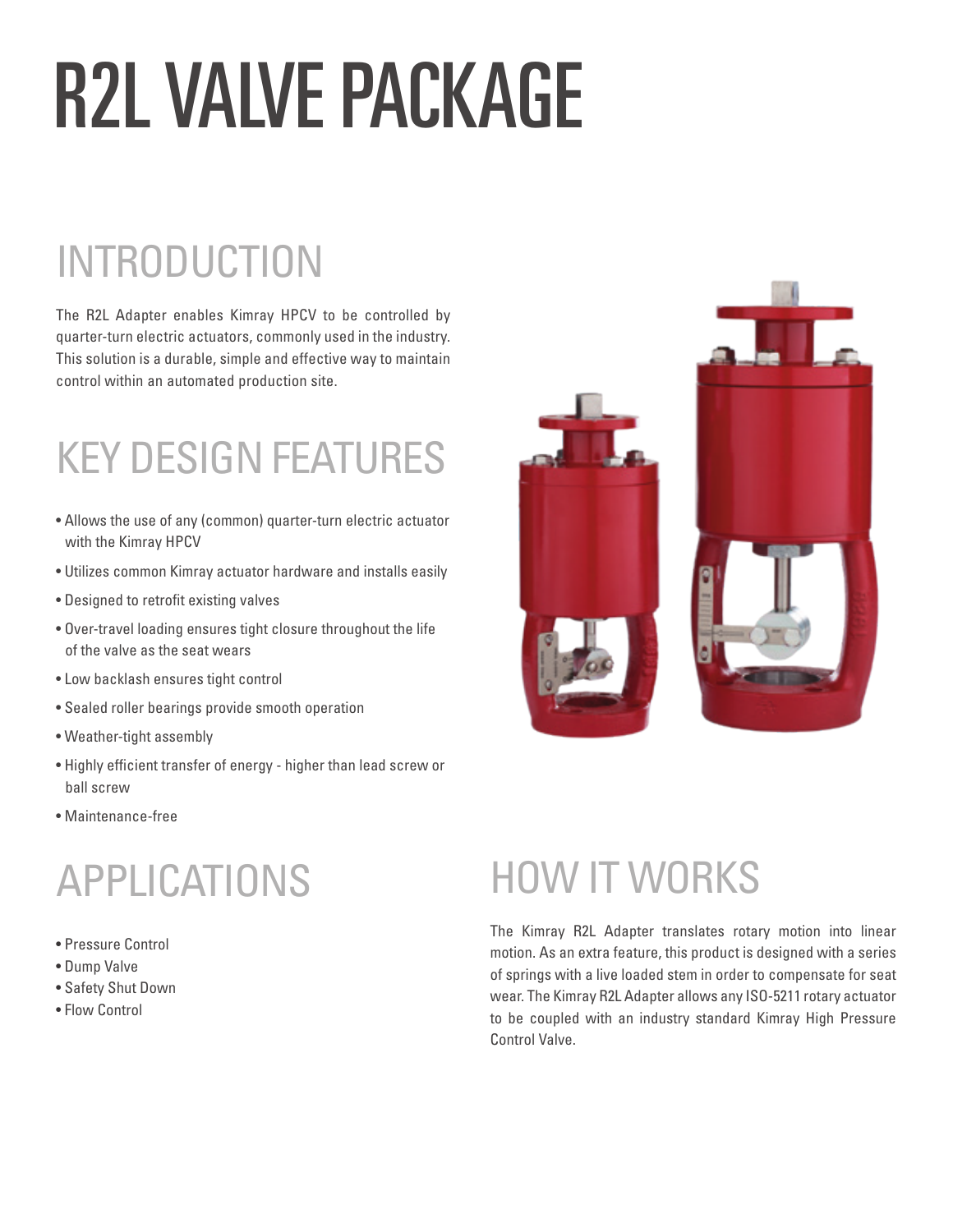#### DURABLE, EFFECTIVE, AND EMISSIONS FREE

The new Kimray R2L Valve Package provides everything you need for automated production control.

The package includes:

- **Valvcon Electric Actuator** a reliable, zero-emission actuator that is easy to install and requires no ongoing maintenance. Utilizing an internal heater and battery backup, the Valvcon Actuator is designed to supply years of trouble free actuation.
- **R2L Adapter** the Kimray R2L Adapter couples with the Valvcon to provide precise, automated valve control.
- **Kimray High Pressure Control Valve Bottom Works** your choice of any threaded 2 inch ball and cone style control valve. Other connections are available.

#### SPECIFICATIONS

| ISO-5211 Size            | 1-inch F05, 2-inch F07       |
|--------------------------|------------------------------|
| <b>Rotary Shaft</b>      | 14 mm square                 |
| Size                     | 1-inch & 2-inch HPCV         |
| Input torque             | 600 in-lb max                |
| <b>Output Thrust</b>     | 1200 lbf max                 |
| <b>Temperature Range</b> | $-40^\circ$ to $450^\circ$ F |

#### AVAILABLE TRIM SIZES

| <b>Trim Type</b> | Trim Size in. (mm)                                                                                        |
|------------------|-----------------------------------------------------------------------------------------------------------|
| Nominal          | $1/4$ " (6.35)<br>$3/8$ " (9.52)<br>$1/2$ " (12.7)<br>$3/4$ " (19.0)<br>$1''$ (25.4)                      |
| Equal Percentage | $1/4$ " (6.35)<br>$7/16$ " $(11.1)$<br>$5/8$ " (15.8)<br>$7/8$ " (22.2)<br>$1.5$ " (38.1)<br>$2''$ (50.8) |